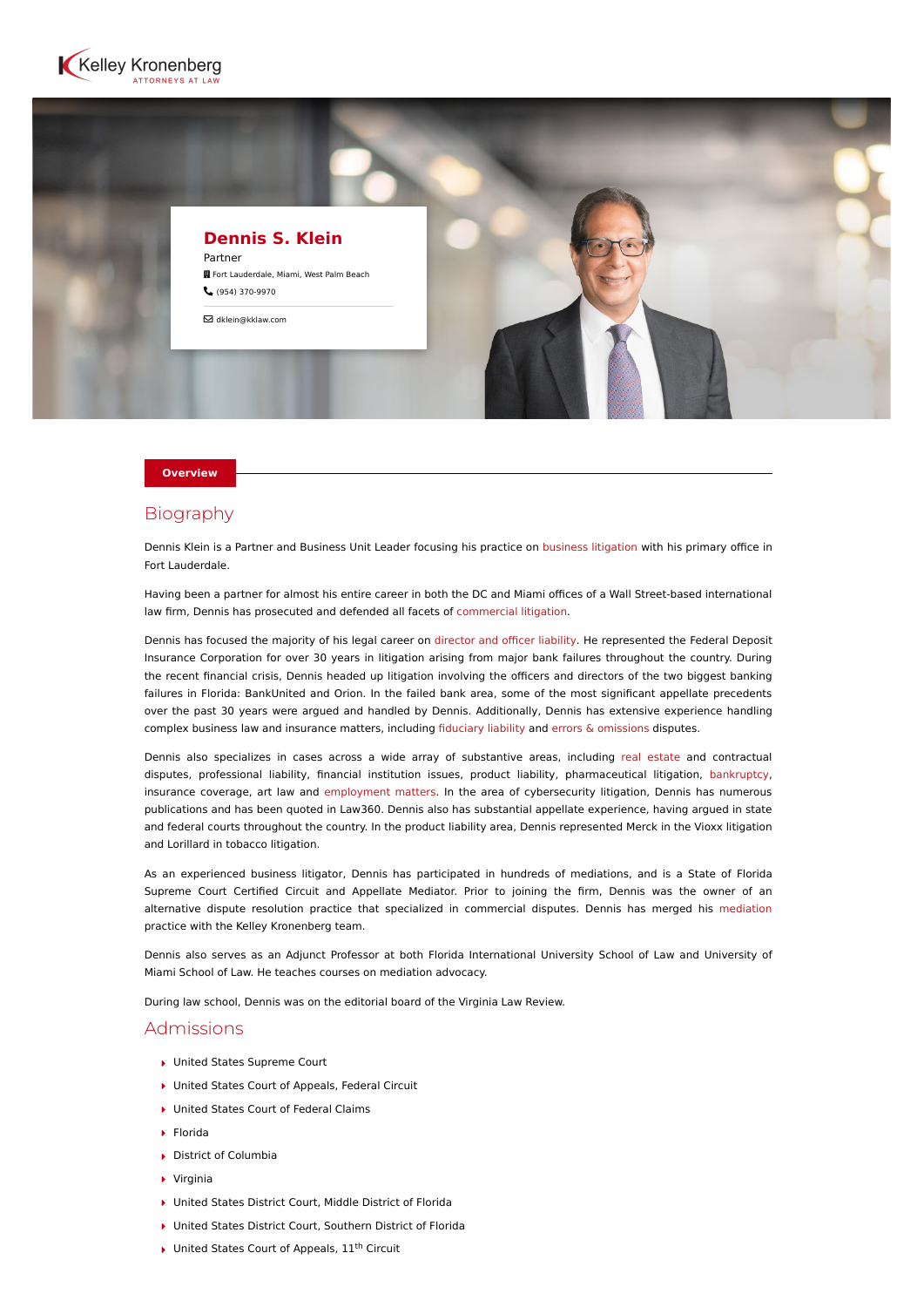- ▶ United States District Court, District of Columbia
- ▶ United States Court of Appeals, District of Columbia Circuit
- United States District Court, Eastern District of Virginia
- $\blacktriangleright$  United States Court of Appeals, 4<sup>th</sup> Circuit
- ▶ United States District Court, District of Maryland
- United States District Court, Northern District of California
- ▶ United States District Court, Northern District of Texas
- $\blacktriangleright$  United States Court of Appeals, 2<sup>nd</sup> Circuit
- $\blacktriangleright$  United States Court of Appeals, 3rd Circuit
- $\blacktriangleright$  United States Court of Appeals, 5<sup>th</sup> Circuit
- $\blacktriangleright$  United States Court of Appeals, 7<sup>th</sup> Circuit
- $\blacktriangleright$  United States Court of Appeals, 8<sup>th</sup> Circuit
- $\blacktriangleright$  United States Court of Appeals, 9<sup>th</sup> Circuit

### Education

- ▶ University of Virginia School of Law, J.D., 1981
- ▶ University of Virginia, M.A., 1978
- Muhlenberg College, B.A., magna cum laude, 1976

### Representative Cases

- RTC v. Diamond, 18 F.2d 111 (2d Cir. 1994), vacated and remanded, 513 US 801, reinstated, 45 F.3d 665, cert. denied, 515 US 1158 (1995): Represented government agency in its dispute with New York City that successfully reaffirmed unenforceability of the New York rent control law in 2nd US Circuit Court of Appeals and Supreme Court
- Rosa v. RTC, 752 F. Supp. 1231 (D.N.J. 1990), rev'd, 938 F.2d 383 (3d Cir.), cert. denied, 112 S. Ct. 582 (1991): Successful defense of claims in the 3rd US Circuit Court of Appeals and Supreme Court by employees of a New Jersey bank over termination of a pension plan
- ▶ Unisys Financial Corp. v. RTC, 979 F.2d 609 (7th Cir. 1992): Repudiation of a lease
- ▶ Representation of Merck & Co. Inc. in defense of Vioxx mass tort litigation
- ▶ Representation of Lorillard in tobacco litigation
- Successful defense of a challenge in the 9th US Circuit Court of Appeals to California's "one action"

## **Practice Areas**

- [Complex Commercial Litigation](https://www.kelleykronenberg.com/our-practices/complex-commercial-litigation/)
- [General Business Litigation](https://www.kelleykronenberg.com/our-practices/business-law/general-business-litigation/)
- **[Mediation](https://www.kelleykronenberg.com/our-practices/mediation/)**
- ▶ [Products Liability](https://www.kelleykronenberg.com/our-practices/products-liability/)
- [Professional Liability Defense](https://www.kelleykronenberg.com/our-practices/professional-liability-services/)
- [Appellate](https://www.kelleykronenberg.com/our-practices/appellate/)
- [Data Privacy and Technology](https://www.kelleykronenberg.com/our-practices/data-privacy-security/)
- ▶ [Labor & Employment | Employer Side](https://www.kelleykronenberg.com/our-practices/labor-employment/)

# **Accolades, Associations & News**

# Speaking Engagements

- Panelist, Cybersecurity in 2020: Keeping Breaches off our Beaches, South Florida Business Journal and Comcast Business Panel Discussion, August 2020
- Advising Directors and Officers: Fiduciary Duties, LawPracticeCLE, May 2019
- An Attorneys Guide to Advising Directors and Officers, MyLawCLE, February 2019

#### Media

- ▶ Featured, [Coronavirus Q&A: Kelley Kronenberg's Litigation Leader](https://www.law360.com/articles/1288377/coronavirus-q-a-kelley-kronenberg-s-litigation-leader), Law360, July 2020
- ▶ Featured, [On the Move,](https://www.floridabar.org/news/tfb-news/?durl=%2Fdivcom%2Fjn%2Fjnnews01.nsf%2F8c9f13012b96736985256aa900624829%2F2e673e8d1ee728ec852582d0004b9636) Florida Bar News, August 2018
- Featured, [Movers,](https://www.miamiherald.com/news/business/article214815060.html) Miami Heral[d,](https://www.miamiherald.com/news/business/article214815060.html) July 2018